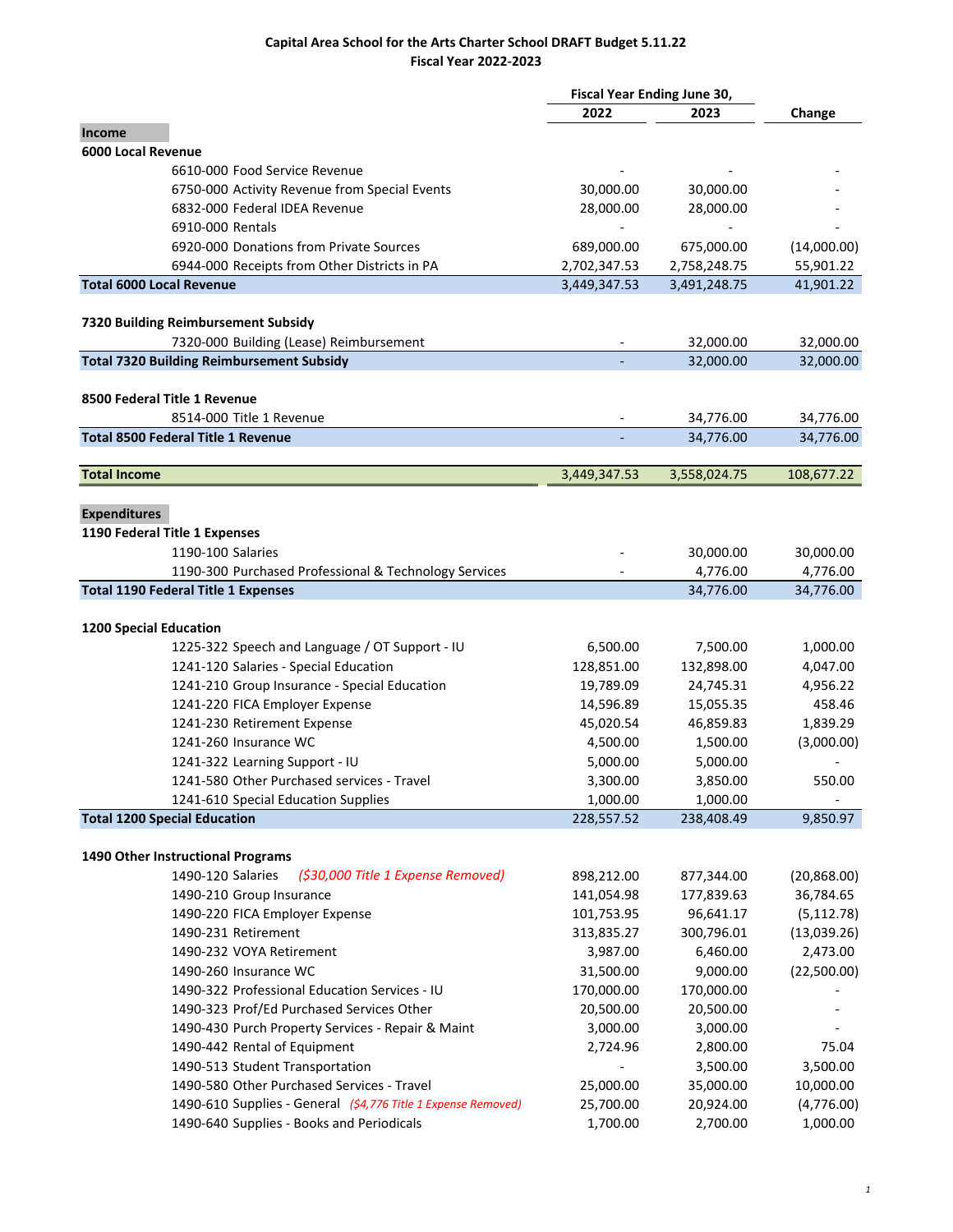|                                                                      | Fiscal Year Ending June 30, |              |                      |
|----------------------------------------------------------------------|-----------------------------|--------------|----------------------|
|                                                                      | 2022                        | 2023         | Change               |
| 1490-650 Supplies and Fees - Technology                              | 13,700.00                   | 13,700.00    |                      |
| 1490-750 Equipment - Original & Additional                           | 11,600.00                   | 6,000.00     | (5,600.00)           |
| 1490-810 Dues & Fees                                                 | 1,000.00                    | 1,000.00     |                      |
| 1490-890 Miscellaneous                                               | 500.00                      | 500.00       |                      |
| <b>Total 1490 Other Instructional Programs</b>                       | 1,765,768.16                | 1,747,704.81 | (18,063.35)          |
| <b>2120 Guidance Services</b>                                        |                             |              |                      |
| 2120-110 Salaries                                                    |                             | 70,922.00    | 70,922.00            |
| 2120-210 Group Insurance                                             |                             | 20,350.00    | 20,350.00            |
| 2120-220 FICA Employer Expense                                       |                             | 8,034.40     | 8,034.40             |
| 2120-230 Retirement                                                  |                             | 25,007.10    | 25,007.10            |
| 2120-260 Insurance W/C                                               |                             | 750.00       | 750.00               |
| 2120-580 Other Purchased Services - Travel                           |                             | 1,800.00     | 1,800.00             |
| 2120-610 Counseling Supplies                                         |                             | 2,000.00     | 2,000.00             |
| <b>Total 2120 Guidance Services</b>                                  |                             | 128,863.50   | 128,863.50           |
|                                                                      |                             |              |                      |
| 2143 Psychological Counseling Services                               |                             |              |                      |
| 2143-330 Psychological Counseling Services                           | 21,000.00                   | 21,000.00    |                      |
| <b>Total 2143 Psychological Counseling Services</b>                  | 21,000.00                   | 21,000.00    |                      |
| 2260 Instruction and Curriculum Development Services                 |                             |              |                      |
| 2260-324 Employee Training & Development                             | 4,000.00                    | 10,000.00    | 6,000.00             |
| <b>Total 2260 Instruction and Curriculum Development Services</b>    | 4,000.00                    | 10,000.00    | 6,000.00             |
| 2270 Instructional Staff Professional Dev. Services                  |                             |              |                      |
| 2270-271 Tuition Reimbursement                                       | 17,000.00                   | 17,000.00    |                      |
| <b>Total 2270 Instructional Staff and Professional Dev. Services</b> | 17,000.00                   | 17,000.00    |                      |
| <b>2310 School Board Services</b>                                    |                             |              |                      |
| 3210-324 Board Training                                              |                             | 10,000.00    | 10,000.00            |
| <b>Total 2310 School Board Services</b>                              |                             | 10,000.00    | 10,000.00            |
|                                                                      |                             |              |                      |
| 2350 Legal & Accounting                                              |                             |              |                      |
| 2350-330 Purchased Services/Other Professional                       | 25,000.00                   | 27,000.00    |                      |
| <b>Total 2350 Legal &amp; Accounting</b>                             | 25,000.00                   | 27,000.00    | 2,000.00<br>2,000.00 |
|                                                                      |                             |              |                      |
| 2360 Support Services - Administration                               |                             |              |                      |
| 2360-110 Salaries                                                    | 287,594.37                  | 298,557.28   | 10,962.91            |
| 2360-210 Group Insurance                                             | 52,723.33                   | 82,690.94    | 29,967.61            |
| 2360-220 FICA Employer Expense                                       | 32,580.13                   | 33,822.06    | 1,241.93             |
| 2360-230 Retirement                                                  | 100,485.47                  | 105,271.30   | 4,785.83             |
| 2360-260 Insurance WC                                                | 9,500.00                    | 3,000.00     | (6,500.00)           |
| 2360-525 Bonding Insurance                                           | 2,000.00                    | 2,000.00     |                      |
| 2360-540 Advertising                                                 | 4,000.00                    | 4,500.00     | 500.00               |
| 2360-580 Other Purchased Services - Travel                           | 9,500.00                    | 10,000.00    | 500.00               |
| 2360-610 Supplies - General                                          | 7,000.00                    | 7,000.00     |                      |
| 2360-810 Dues & Fees                                                 | 2,000.00                    | 2,000.00     | $\overline{a}$       |
| <b>Total 2360 Support Services - Administration</b>                  | 507,383.30                  | 548,841.58   | 41,458.28            |
|                                                                      |                             |              |                      |
| 2400 Support Services Pupil Health                                   |                             |              |                      |
| 2420-330 School Physician Services                                   | 1,000.00                    | 1,000.00     |                      |
| 2440-110 Salaries                                                    | 62,804.00                   | 65,716.00    | 2,912.00             |
| 2440-210 Group Insurance                                             | 12,610.80                   | 16,012.44    | 3,401.64             |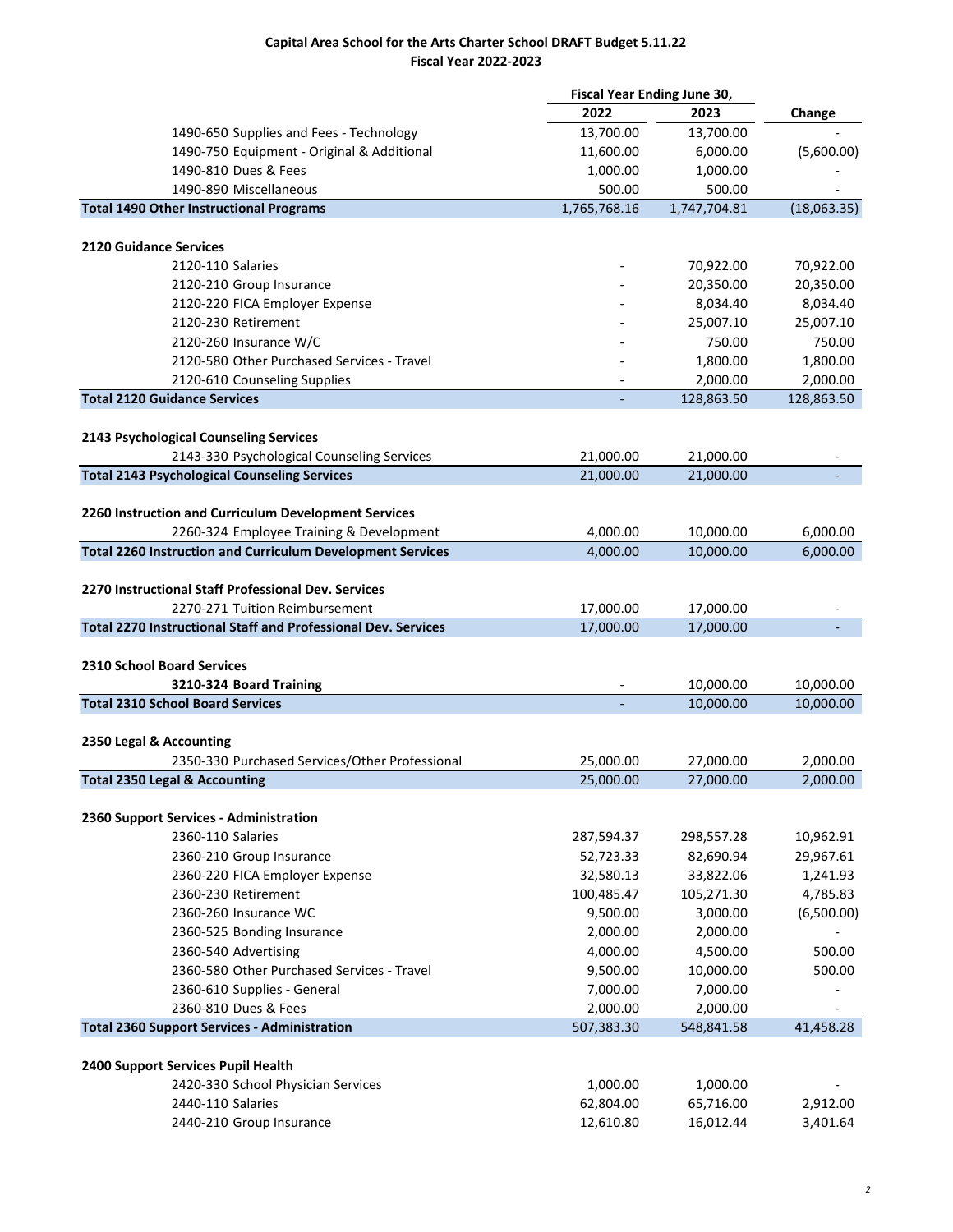|                                                                                                | Fiscal Year Ending June 30, |            |               |
|------------------------------------------------------------------------------------------------|-----------------------------|------------|---------------|
|                                                                                                | 2022                        | 2023       | Change        |
| 2440-220 FICA Employer Expense                                                                 | 7,114.75                    | 7,444.64   | 329.89        |
| 2440-230 Retirement                                                                            | 21,943.72                   | 23,171.46  | 1,227.74      |
| 2440-260 Insurance WC                                                                          | 2,250.00                    | 750.00     | (1,500.00)    |
| 2440-322 Support Services - Pupil Health - IU                                                  |                             |            |               |
| 2440-330 Nursing Services - Other                                                              |                             |            |               |
| 2440-580 Other Purchased Services - Travel                                                     | 1,650.00                    | 1,800.00   | 150.00        |
| 2440-610 Nursing - Supplies - General                                                          | 2,000.00                    | 1,000.00   | (1,000.00)    |
| <b>Total Support Services - Pupil Health</b>                                                   | 111,373.27                  | 116,894.54 | 5,521.27      |
|                                                                                                |                             |            |               |
| 2515 Support Services - Business                                                               |                             |            |               |
| 2515-310 Official Administrative Services                                                      | 42,000.00                   | 43,000.00  | 1,000.00      |
| 2515-610 Accounting Services - Supplies                                                        | 800.00                      | 850.00     | 50.00         |
| 2515-810 Dues & Fees                                                                           | 500.00                      | 500.00     |               |
| <b>Total 2515 Support Services - Business</b>                                                  | 43,300.00                   | 44,350.00  | 1,050.00      |
|                                                                                                |                             |            |               |
| <b>Total 2519 Purchasing Services</b>                                                          |                             |            |               |
| 2519-830 Debt Services Interest Expense                                                        | 3,000.00                    | 3,000.00   |               |
| <b>Total 2519 Purchasing Services</b>                                                          | 3,000.00                    | 3,000.00   |               |
| 2600 Operation & Maintenance                                                                   |                             |            |               |
| 2600-410 Cleaning Services                                                                     | 28,908.00                   | 30,000.00  | 1,092.00      |
| 2600-420 Utility Services                                                                      | 12,000.00                   | 13,000.00  | 1,000.00      |
| 2600-430 Repairs & Maintenance                                                                 | 11,000.00                   | 11,000.00  |               |
| 2600-441 Rental of Land & Buildings                                                            | 407,999.00                  | 371,940.96 | (36,058.04)   |
|                                                                                                |                             |            |               |
| 2600-442 Rental of Equipment<br>2600-460 Extermination                                         | 950.00                      |            |               |
| 2600-523 Other Purchased Services - Insurance                                                  |                             | 1,000.00   | 1,000.00      |
|                                                                                                |                             | 33,500.00  | 33,500.00     |
| 2600-610 Supplies                                                                              |                             |            |               |
| 2600-750 Equipment - Original & Additional                                                     | 8,000.00                    | 6,000.00   | (2,000.00)    |
| 2600-781 Non-technology Infrastructure Assets<br><b>Total 2600 Operation &amp; Maintenance</b> | 1,500.00                    | 1,500.00   |               |
|                                                                                                | 470,357.00                  | 467,940.96 | (2,416.04)    |
| 2820 Information Services                                                                      |                             |            |               |
| 2823-322 Internal Information Services - CAIU                                                  | 56,000.00                   | 57,500.00  | 1,500.00      |
| <b>Total 2800 Information Services</b>                                                         | 56,000.00                   | 57,500.00  | 1,500.00      |
|                                                                                                |                             |            |               |
| <b>3100 Food Services</b>                                                                      |                             |            |               |
| 3100-110 Wages                                                                                 | 6,345.00                    | 6,750.00   | 405.00        |
| 3100-220 FICA Employer Expenes                                                                 | 750.00                      | 800.00     | 50.00         |
| 3100-571 Food Costs                                                                            | 20,000.00                   | 15,000.00  | (5,000.00)    |
| 3100-572 Non Food Costs                                                                        |                             | 1,000.00   | 1,000.00      |
| <b>Total 3100 Food Services</b>                                                                | 27,095.00                   | 23,550.00  | (3,545.00)    |
|                                                                                                |                             |            |               |
| 3210 School Sponsored Student Activities                                                       |                             |            |               |
| 3210-329 Professional education services other                                                 | 2,000.00                    | 2,000.00   |               |
| 3210-340 Technical services                                                                    | 26,000.00                   | 26,000.00  |               |
| 3210-440 Rentals                                                                               | 4,000.00                    | 4,000.00   |               |
| 3210-590 School sponsored activity                                                             |                             |            |               |
| <b>Total 3210 School Sponsored Activities</b>                                                  | 32,000.00                   | 32,000.00  |               |
| 5230 Capital Projects Fund Transfer                                                            |                             |            |               |
| 5230-932 Capital Projects Fund Transfer                                                        | 136,705.80                  | 35,997.05  |               |
| <b>Total 5230 Capital Projects Fund Transfer</b>                                               | 136,705.80                  | 35,997.05  | (100, 708.75) |